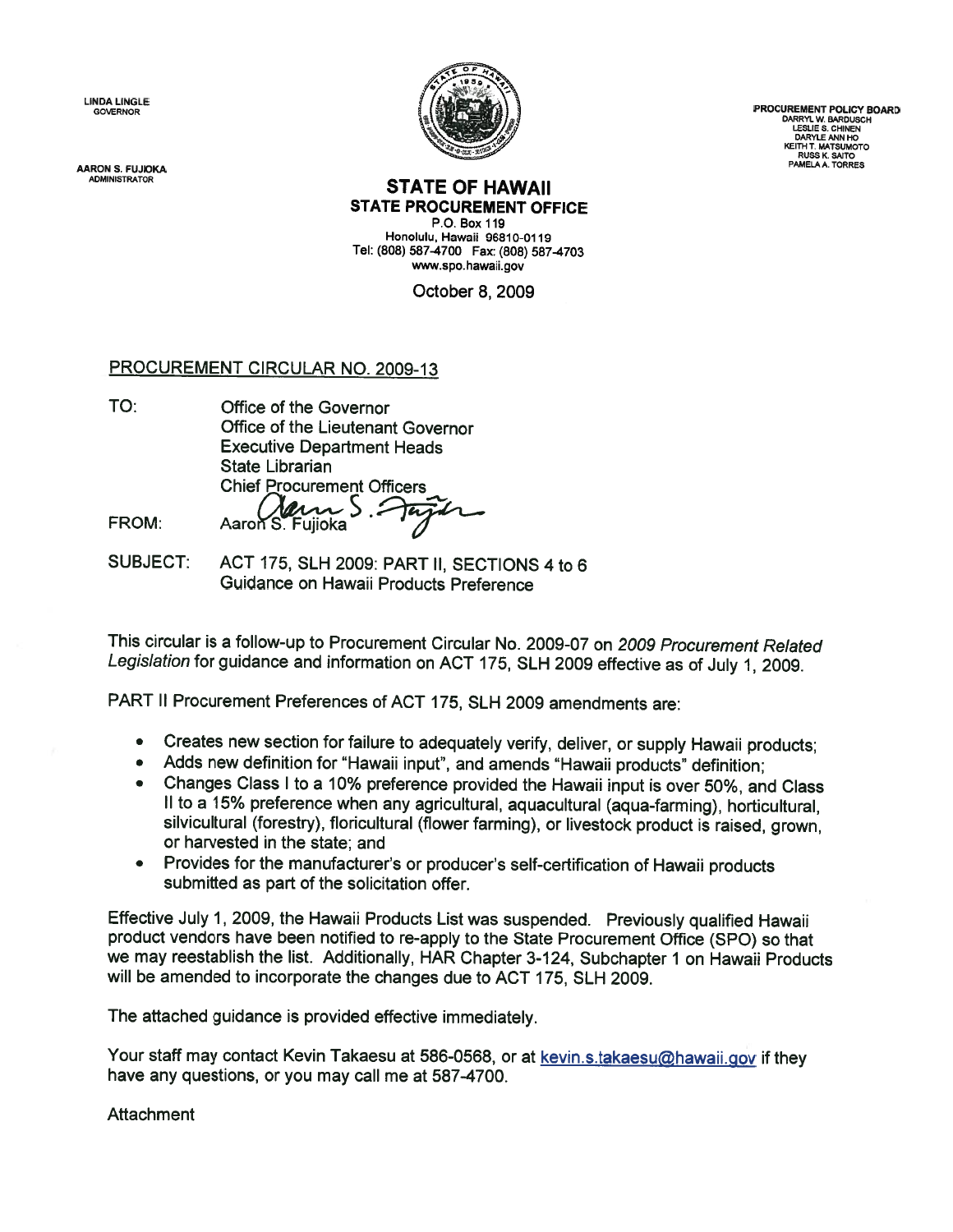PROCUREMENT CIRCULAR NO. 2009-13 October 8, 2009 Page 2 of 5

## **ATTACHMENT: Guidance for Hawaii Products Preference**

Procurement Officer shall:

- I. When preparing solicitation, determine that products listed in solicitation may be applicable to the Hawaii product preferences.
- II. Prior to release of a solicitation, view current updated Hawaii Products List posted on the SPO website at http://hawaii.gov/spo, click on '*Procurement of Goods, Services, and Construction-Chapter 103D, HRS'*; under '*Procurement*', click on '*Preferences*', '*Hawaii Products', and select 'Hawaii Products List'*. Review the current listing of certified qualified Hawaii products to complete the scope of work for the invitation for bid (IFB) or request for proposals (RFP).
- III. Provide the form SPO-38, *Certification for Hawaii Product Preference* in the solicitation or direct to SPO webpage to allow any persons providing a Hawaii product mined, excavated, produced, manufactured, raised, or grown in Hawaii, including any agricultural, aquacultural, horticultural, silvicultural, floricultural, or livestock product raised, grown, or harvested in Hawaii to certify and qualify their product(s).
	- A. Form SPO-38 shall be completed by the company that is manufacturing or producing the product in Hawaii.
		- 1. For each product, one form shall be completed and submitted (i.e. 3 products should have 3 separate forms completed).
		- 2. Qualification for preference is based on:
			- Class I 10% preference Hawaii input must exceed 50% (No. 13)
			- Class II -15% preference Product shall be agricultural, aquacultural, horticultural, silvicultural, floricultural, or livestock product raised, grown, or harvested in the state of Hawaii. ("Yes" is checked for No. 11)
		- 3. Procurement Officer (PO) may request additional information deemed necessary to qualify a product, and has sole discretion to determine preference qualification.
	- B. Procurement notice and solicitation (see Examples) shall state the due date to submit the *Certification for Hawaii Product Preference* form prior to the deadline for receipt of offer(s).
	- C. PO shall review the submitted *Certification for Hawaii Product Preference* to determine if the product(s) qualify for the preference, and may request additional information deemed necessary to qualify the product(s).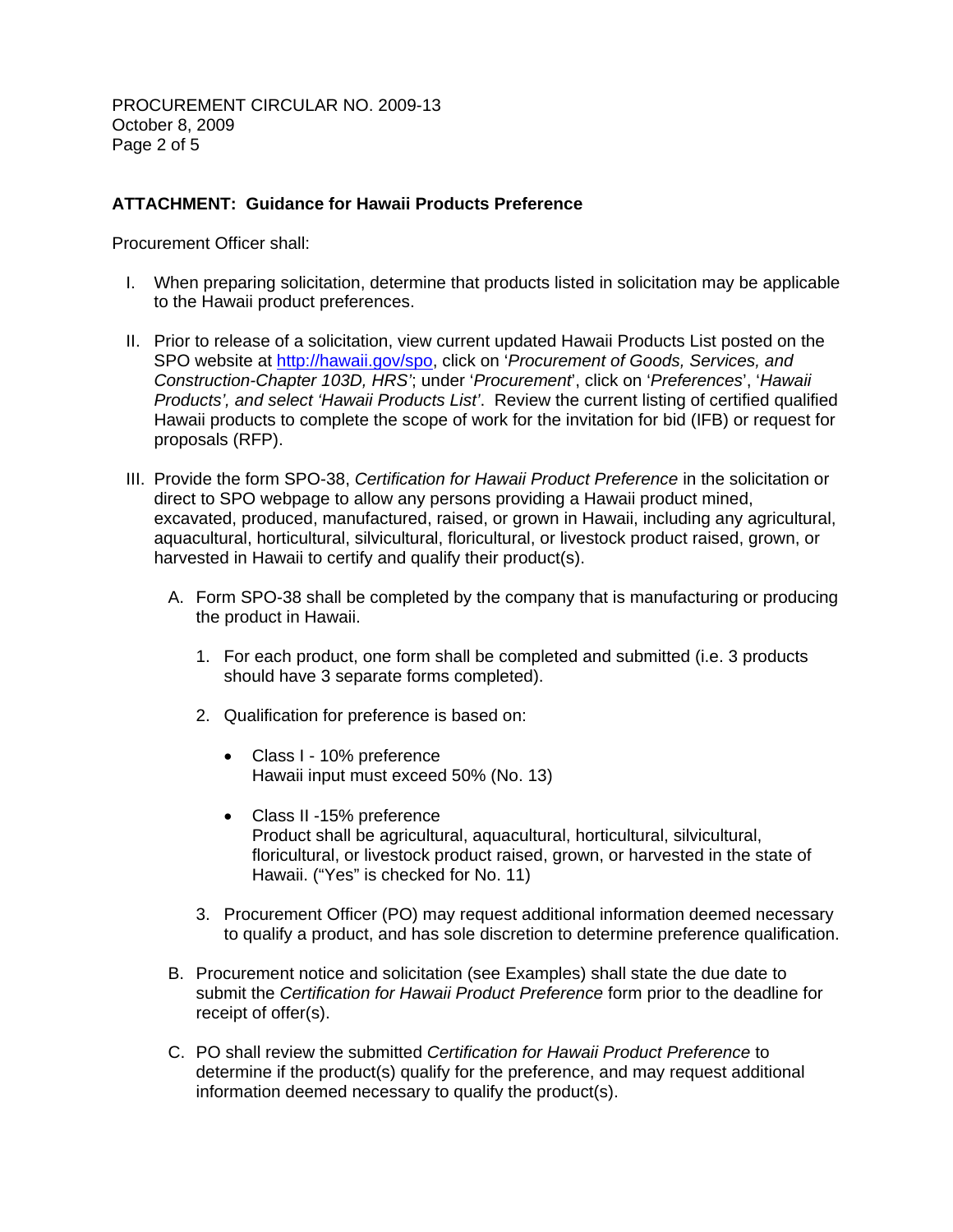- D. Issue an addendum notifying all potential offerors of the new certified and qualified Hawaii product(s) upon PO approval of the certification form.
- E. If product(s) is approved, PO to notify the Hawaii product vendor, and email copy of the approved *Certification for Hawaii Product Preference* to the SPO at state.procurement.office@hawaii.gov for inclusion on the Hawaii Products List.
- F. If product(s) is disapproved, PO to notify the Hawaii product vendor in writing of the PO determination.
- G. Any changes in the availability of the Hawaii product, or upon notification by the Hawaii product vendor of change, the purchasing agency shall notify the SPO at state.procurement.office@hawaii.gov to amend the Hawaii Products List, if applicable.
- H. Information submitted in the *Certification for Hawaii Product Preference* form shall be treated as confidential. The PO shall not disclose the form, pursuant to HRS §92F-13(3).

The SPO shall:

- I. Reestablish, and maintain the Hawaii Products List on the SPO website at http://hawaii.gov/spo, click on '*Procurement of Goods, Services, and Construction-Chapter 103D, HRS'*; under '*Procurement*', click on '*Preferences*', '*Hawaii Products'* and select '*Hawaii Products List'.*
- II. Update the Hawaii products list when new product(s) are approved, or when notified of changes to products.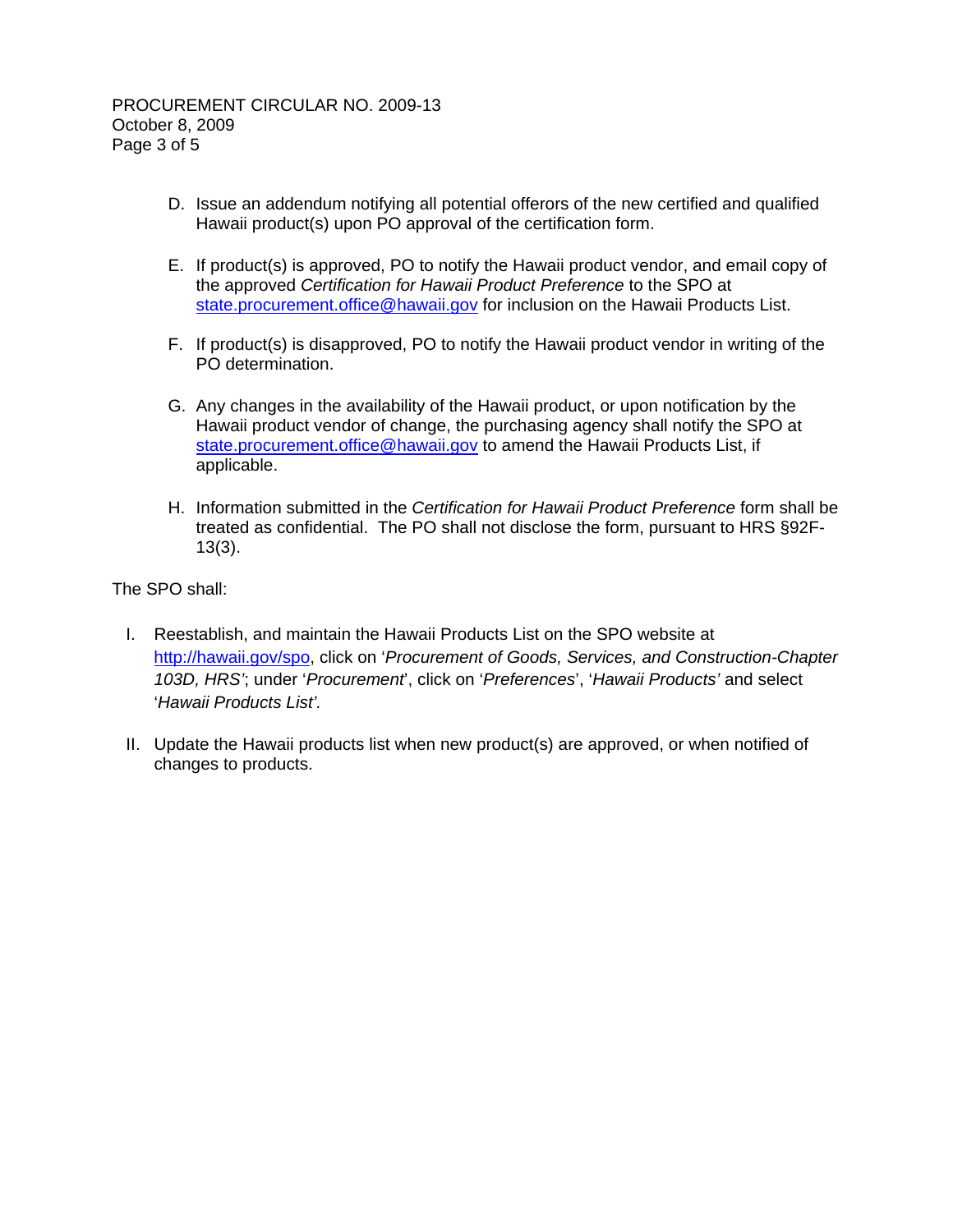PROCUREMENT CIRCULAR NO. 2009-13 October 8, 2009 Page 4 of 5

## **EXAMPLES**

### **Sample Language to be included in Procurement Notice**

The Hawaii products preference pursuant ACT 175, SLH 2009 is applicable for items *(fill in no.)* through *(fill in no.)* of this solicitation. Persons wishing to certify and qualify a product not currently listed as a Hawaii Product shall submit a *Certification for Hawaii Product Preference* (form SPO-38) *to: (Fill in Name of the government agency, contact person, phone number, email and due date and time)*. View the current Hawaii Products List on the State Procurement Office (SPO) website at http://hawaii.gov/spo, click on '*Procurement of Goods, Services, and Construction-Chapter 103D, HRS'*; under '*Procurement*', click on '*Preferences*', '*Hawaii Products'* and select '*Hawaii Products List'.*

For each product, one form shall be completed and submitted (i.e. 3 products should have 3 separate forms completed). The form is available on the SPO webpage at http://hawaii.gov/spo under the '*Quicklinks*' menu; click on '*Forms for Vendors, Contractors, and Services Providers'* to view and complete form SPO-38 online.

Late submittals for this solicitation will not be reviewed by this agency.

#### **Sample Language to be included in Solicitation**

#### **HAWAII PRODUCTS PREFERENCE**

In accordance with ACT 175, SLH 2009, the Hawaii products preference is applicable to this solicitation. Hawaii Products [are / may be] available for those items noted on the offer form.

The Hawaii products list is available on the SPO webpage at http://hawaii.gov/spo, click on '*Procurement of Goods, Services, and Construction-Chapter 103D, HRS'*; under '*Procurement*' click on '*Preferences*', '*Hawaii Products'* and select '*Hawaii Products List'* to view.

Offeror offering a Hawaii Product (HP) shall identify the HP on the solicitation offer page(s). Any person desiring a Hawaii product preference shall have the product(s) certified and qualified if not currently on the Hawaii products list, prior to the deadline for receipt of offer(s) specified in the procurement notice and solicitation. The responsibility for certification and qualification shall rest upon the person requesting the preference.

Persons desiring to qualify their product(s) not currently on the Hawaii product list shall complete form SPO-38*, Certification for Hawaii Product Preference* and submit to the Procurement Officer, and provide all additional information required by the Procurement Officer. For each product, one form shall be completed and submitted (i.e. 3 products should have 3 separate forms completed). Form SPO-38 is available on the SPO webpage at http://hawaii.gov/spo under the *'Quicklinks'* menu; click on '*Forms for Vendors, Contractors, and Service Providers'*.